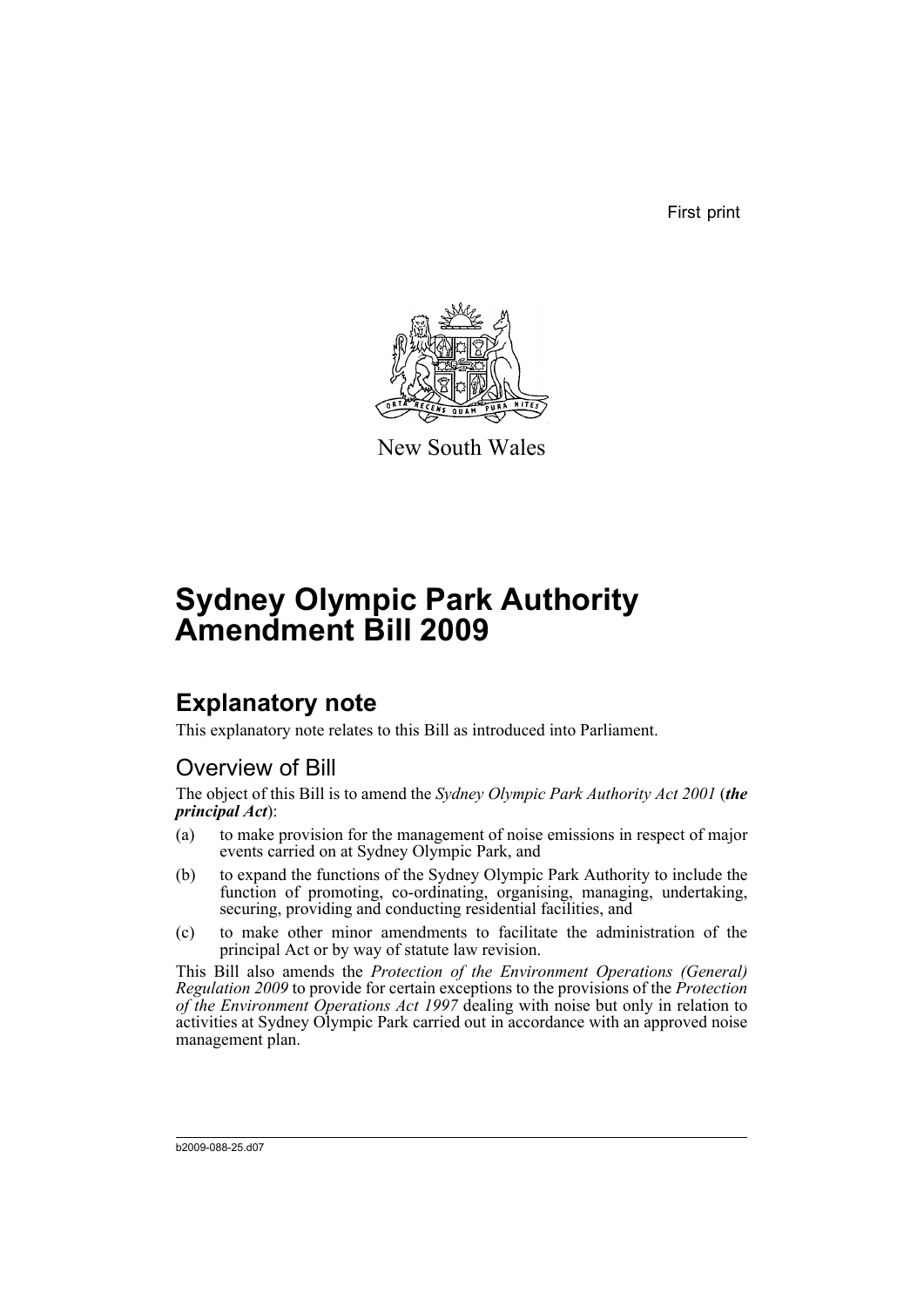Explanatory note

### Outline of provisions

**Clause 1** sets out the name (also called the short title) of the proposed Act.

**Clause 2** provides for the commencement of the proposed Act on a day or days to be proclaimed.

#### **Schedule 1 Amendment of Sydney Olympic Park Authority Act 2001 No 57**

**Schedule 1 [1]** amends the objects of the principal Act to remove a reference to Sydney Olympic Park becoming a vibrant town centre. Instead, the object of the principal Act will be to ensure that Sydney Olympic Park becomes a vibrant centre within metropolitan Sydney.

**Schedule 1 [2]** amends the objects of the principal Act to include taking all reasonable steps to ensure that any new development carried out under or in accordance with the principal Act accords with best practice accessibility standards as well as best practice environmental and town planning standards.

**Schedule 1 [3]** updates the definition of *Environmental Guidelines* in section 4 of the principal Act.

**Schedule 1 [4]** inserts definitions for the terms *Minister for Planning* and *ranger*, which are used in the principal Act.

**Schedule 1 [5]** provides that the functions of the Sydney Olympic Park Authority include the function of promoting, co-ordinating, organising, managing, undertaking, securing, providing and conducting residential facilities.

**Schedule 1 [6]** makes it clear that provisions of the master plan for Sydney Olympic Park may apply to the whole or any part of the Park.

**Schedule 1 [7]** inserts proposed section 48A. The proposed section prevents criminal proceedings, civil proceedings or noise abatement action from being taken in respect of the emission of noise from major events held at Sydney Olympic Park that does not exceed the maximum permissible noise level which is defined. The proposed section is similar to a provision enacted with respect to Luna Park.

**Schedule 1 [8]** amends section 79 of the principal Act to provide that an authorised officer may serve a penalty notice on a person if it appears to the officer that the person has committed an offence against section 67 of the principal Act. That section makes it an offence to use the name Sydney Olympic Park without the consent of the Sydney Olympic Park Authority. Currently, a penalty notice may only be issued in respect of an offence against the regulations. **Schedule 1 [9]** makes a consequential amendment.

**Schedule 1 [10]** amends Schedule 8 to the principal Act to enable regulations to be made containing provisions of a savings or transitional nature as a consequence of the enactment of the proposed Act.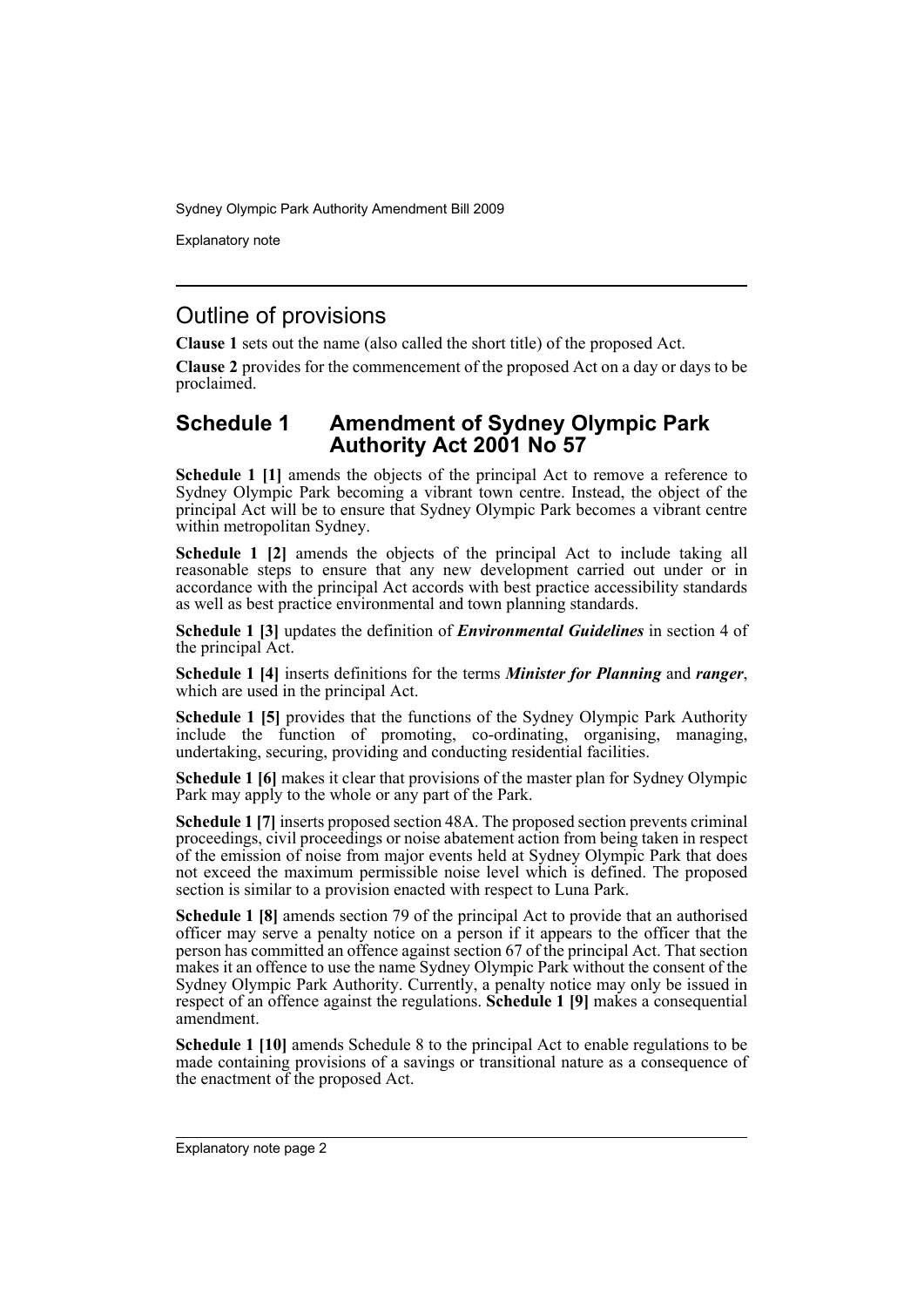Explanatory note

#### **Schedule 2 Amendment of Protection of the Environment Operations (General) Regulation 2009**

**Schedule 2** amends the *Protection of the Environment Operations (General) Regulation 2009* to provide that activities carried out at Sydney Olympic Park are exempt from certain provisions of the *Protection of the Environment Operations Act 1997* (relating to the emission of noise) so long as the Director-General of the Department of Environment, Climate Change and Water has approved a noise management plan for Sydney Olympic Park and the activities are carried out in accordance with that noise management plan. The proposed clause is similar to a provision made with respect to Luna Park.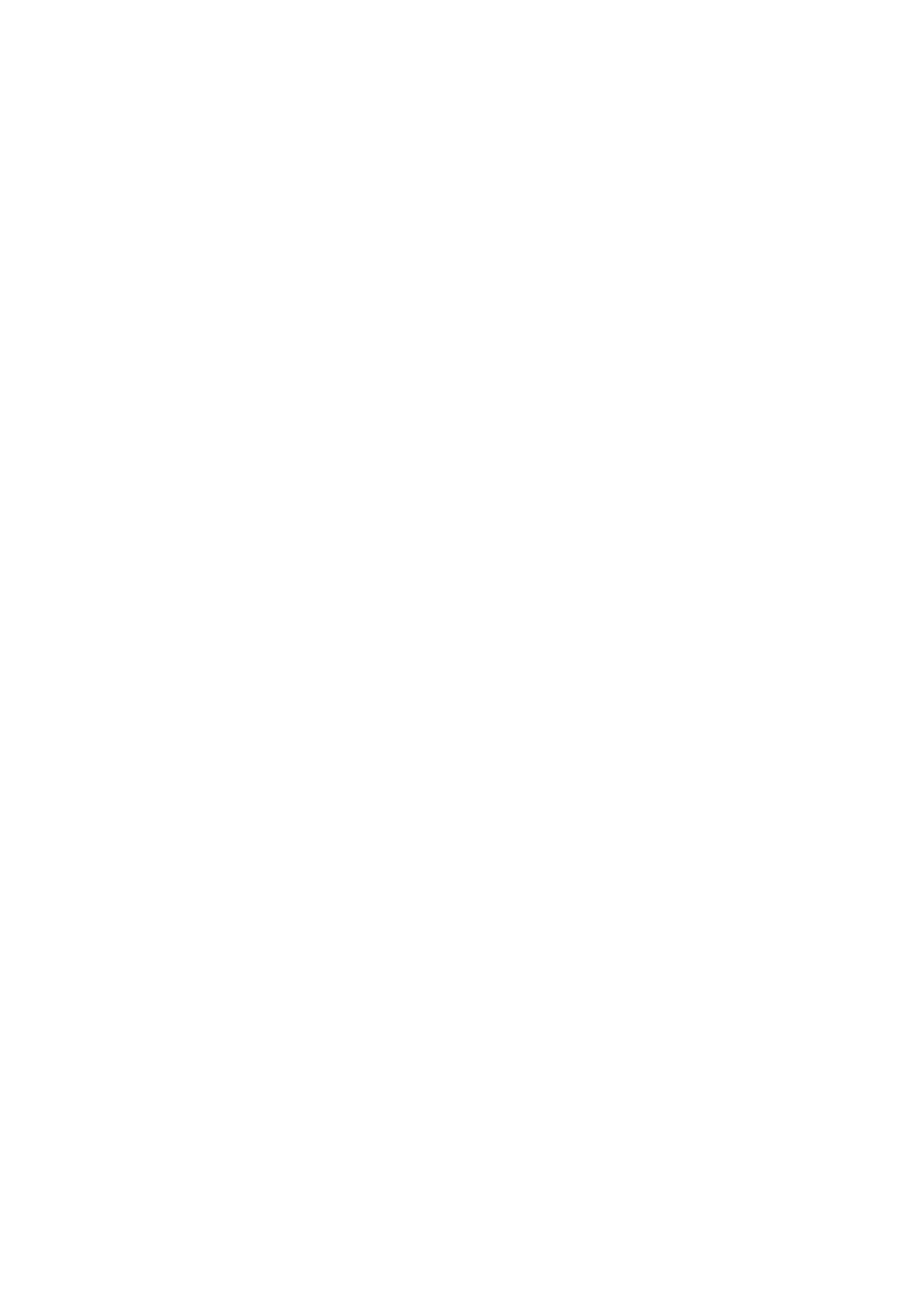First print



New South Wales

## **Sydney Olympic Park Authority Amendment Bill 2009**

## **Contents**

|            |                                                                                    | Page |
|------------|------------------------------------------------------------------------------------|------|
|            | Name of Act                                                                        |      |
|            | Commencement                                                                       | 2    |
| Schedule 1 | Amendment of Sydney Olympic Park Authority Act 2001<br>No 57                       | 3    |
| Schedule 2 | Amendment of Protection of the Environment Operations<br>(General) Regulation 2009 | 6    |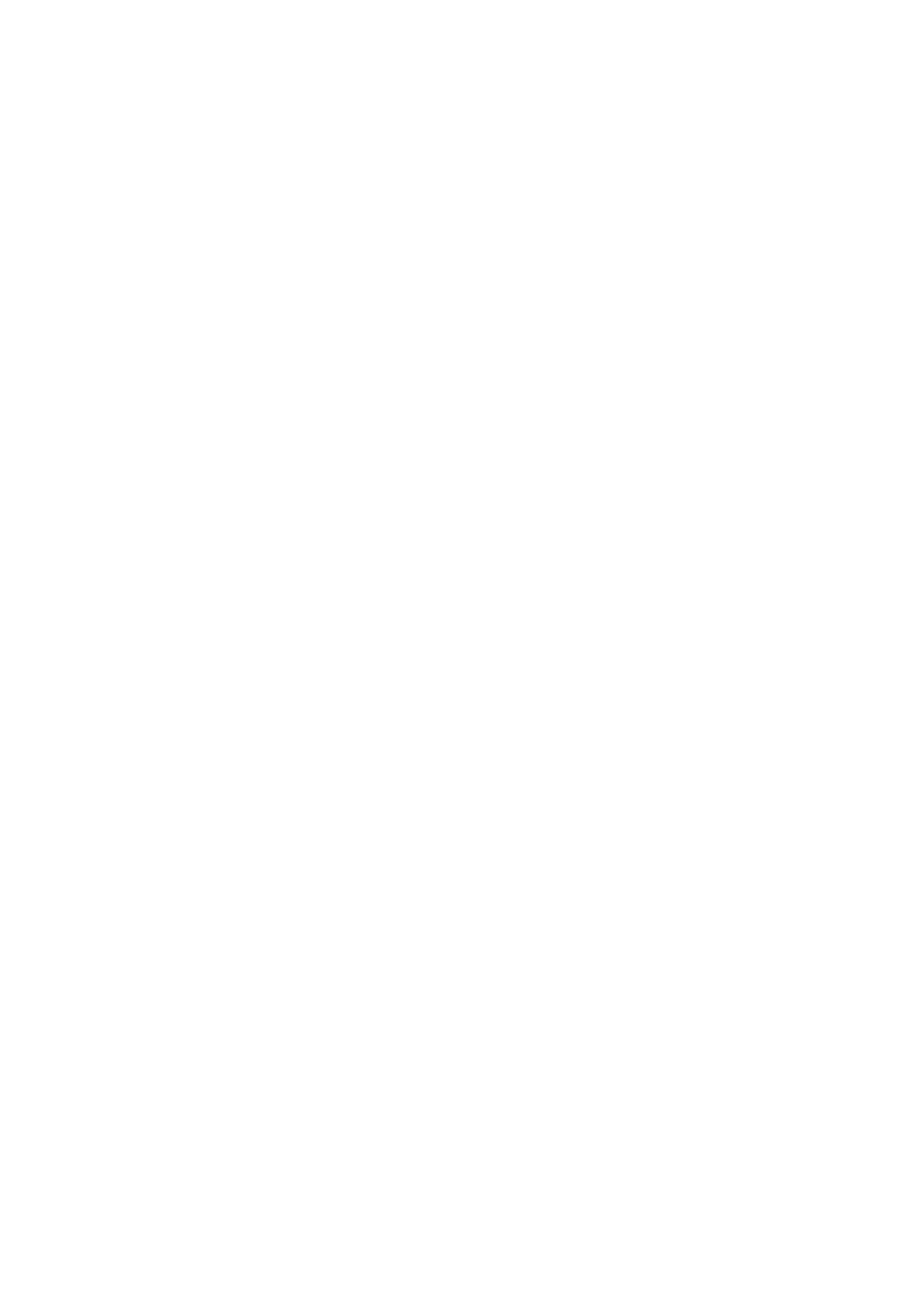

New South Wales

## **Sydney Olympic Park Authority Amendment Bill 2009**

No , 2009

### **A Bill for**

An Act to amend the *Sydney Olympic Park Authority Act 2001* to make provision with respect to noise management at major events carried on at Sydney Olympic Park; to make provision with respect to the functions of the Sydney Olympic Park Authority in relation to residential facilities; and for other purposes.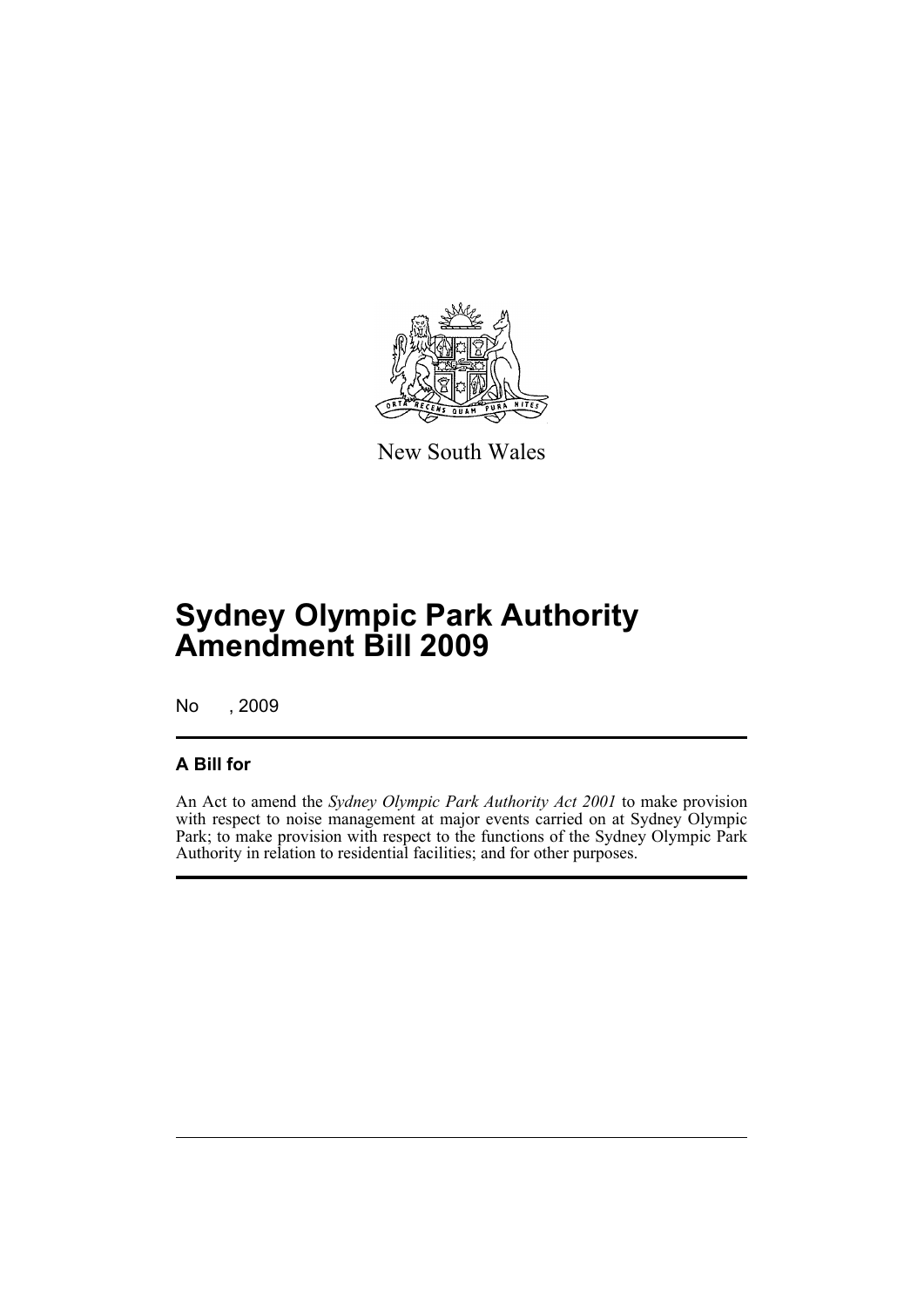<span id="page-7-1"></span><span id="page-7-0"></span>

| The Legislature of New South Wales enacts: |                                                                           | 1             |
|--------------------------------------------|---------------------------------------------------------------------------|---------------|
|                                            | Name of Act                                                               | $\mathcal{P}$ |
|                                            | This Act is the <i>Sydney Olympic Park Authority Amendment Act 2009</i> . | 3             |
|                                            | <b>Commencement</b>                                                       | 4             |
|                                            | This Act commences on a day or days to be appointed by proclamation.      | 5             |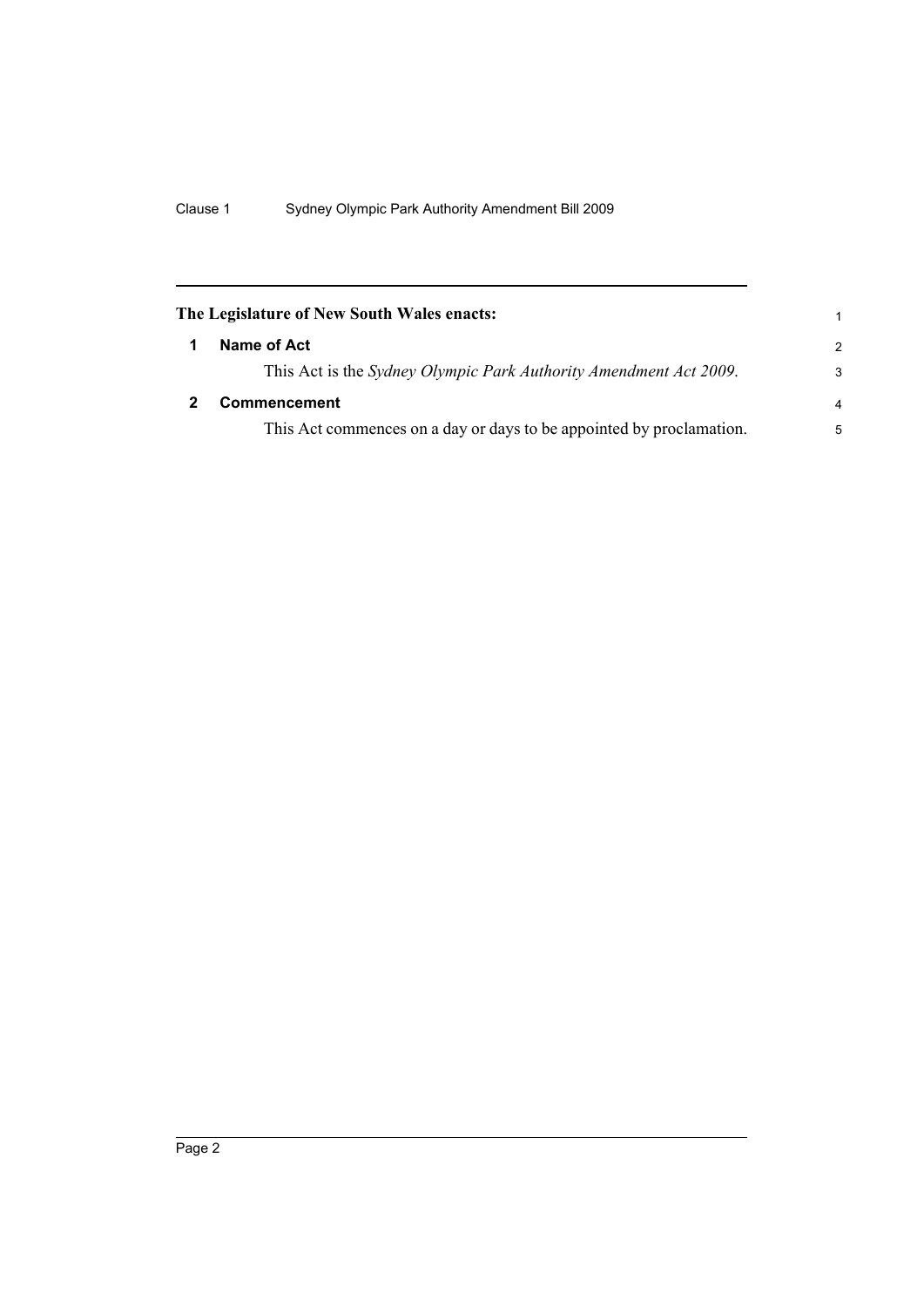Amendment of Sydney Olympic Park Authority Act 2001 No 57 Schedule 1

<span id="page-8-0"></span>

| <b>Schedule 1</b><br><b>Amendment of Sydney Olympic Park</b><br>Authority Act 2001 No 57 |                                                                  |                              | 1<br>2                                                                                                                                                                                                                                          |                      |
|------------------------------------------------------------------------------------------|------------------------------------------------------------------|------------------------------|-------------------------------------------------------------------------------------------------------------------------------------------------------------------------------------------------------------------------------------------------|----------------------|
| [1]                                                                                      |                                                                  | <b>Section 3 Objects</b>     |                                                                                                                                                                                                                                                 | 3                    |
|                                                                                          | Omit "town" from section 3 (a).                                  |                              |                                                                                                                                                                                                                                                 | 4                    |
| [2]                                                                                      |                                                                  | Section 3 (c)                |                                                                                                                                                                                                                                                 | 5                    |
|                                                                                          |                                                                  |                              | Insert "accessibility standards and" after "practice".                                                                                                                                                                                          | 6                    |
| $[3]$                                                                                    |                                                                  | <b>Section 4 Definitions</b> |                                                                                                                                                                                                                                                 | $\overline{7}$       |
|                                                                                          |                                                                  |                              | Omit the definition of <i>Environmental Guidelines</i> from section 4 (1).                                                                                                                                                                      | 8                    |
|                                                                                          |                                                                  | Insert instead:              |                                                                                                                                                                                                                                                 | 9                    |
|                                                                                          |                                                                  |                              | <b>Environmental Guidelines</b> means the <i>Environmental Guidelines</i><br>for Sydney Olympic Park prepared by the Sydney Olympic Park<br>Authority and dated February 2008, as amended from time to<br>time under this Act.                  | 10<br>11<br>12<br>13 |
| [4]                                                                                      |                                                                  | Section 4 (1)                |                                                                                                                                                                                                                                                 | 14                   |
|                                                                                          |                                                                  |                              | Insert in appropriate order:                                                                                                                                                                                                                    | 15                   |
|                                                                                          |                                                                  |                              | <b>Minister for Planning</b> means the Minister administering the<br>Environmental Planning and Assessment Act 1979.                                                                                                                            | 16<br>17             |
|                                                                                          |                                                                  |                              | ranger means a person appointed as a ranger under<br>section $65(1)$ .                                                                                                                                                                          | 18<br>19             |
| [5]                                                                                      | <b>Section 13 Functions-generally</b>                            |                              | 20                                                                                                                                                                                                                                              |                      |
|                                                                                          | Insert ", residential" after "commercial" in section 13 (1) (b). |                              | 21                                                                                                                                                                                                                                              |                      |
| [6]                                                                                      | Section 18 Master plan                                           |                              |                                                                                                                                                                                                                                                 | 22                   |
|                                                                                          |                                                                  |                              | Insert after section $18(2)$ :                                                                                                                                                                                                                  | 23                   |
|                                                                                          |                                                                  | (2A)                         | Provisions of the master plan may apply to the whole or any part<br>of Sydney Olympic Park.                                                                                                                                                     | 24<br>25             |
| $[7]$                                                                                    |                                                                  | <b>Section 48A</b>           |                                                                                                                                                                                                                                                 | 26                   |
|                                                                                          | Insert after section 48:                                         |                              | 27                                                                                                                                                                                                                                              |                      |
|                                                                                          | 48A                                                              |                              | Legal proceedings and other noise abatement action                                                                                                                                                                                              | 28                   |
|                                                                                          |                                                                  | (1)                          | No criminal proceedings, no civil proceedings (whether at law or<br>in equity) and no noise abatement action may be taken against<br>any person with respect to the emission of noise from Sydney<br>Olympic Park in relation to a major event. | 29<br>30<br>31<br>32 |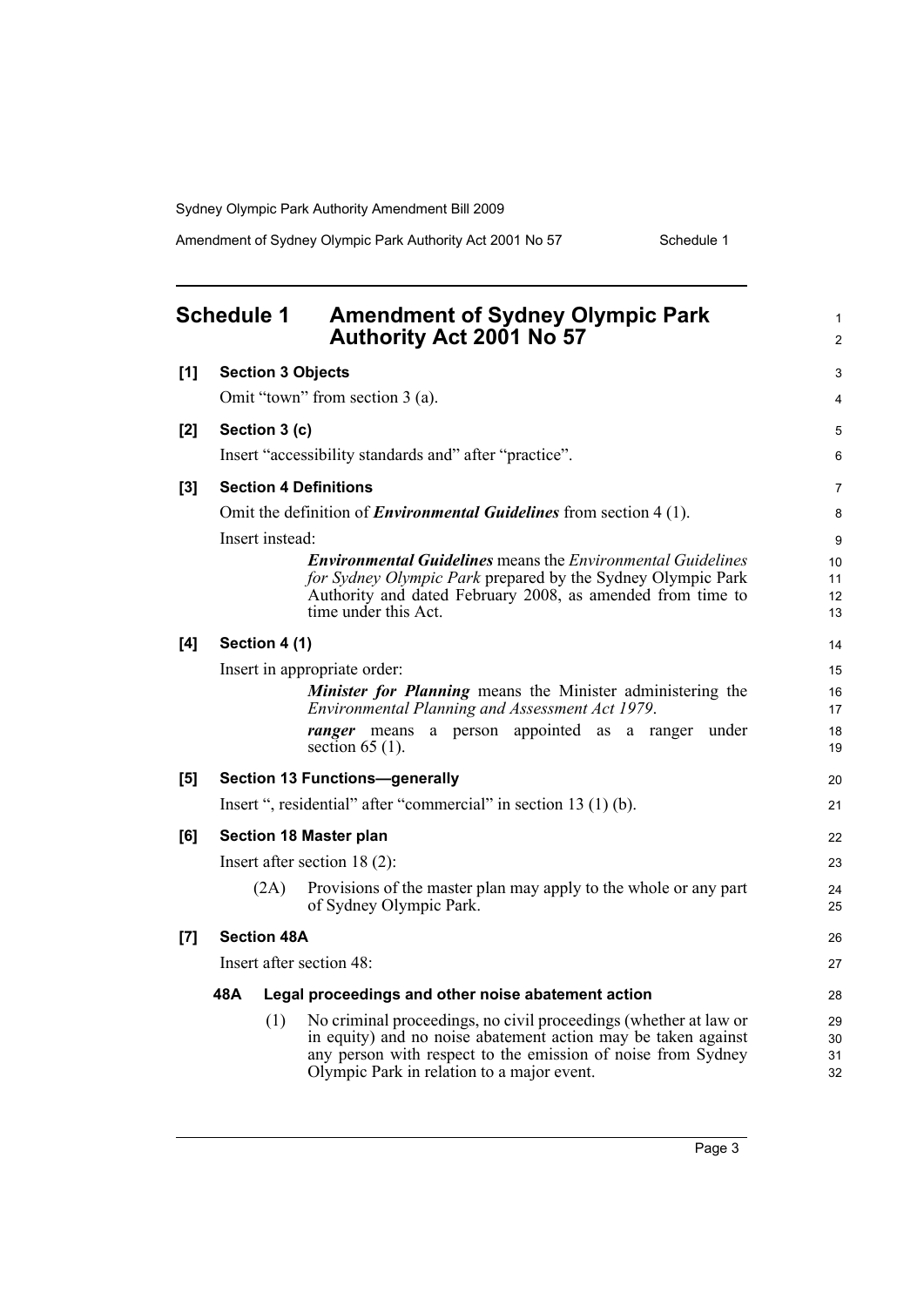| (2) | The emission of such noise from Sydney Olympic Park does not<br>constitute a public or private nuisance.                                        |                                                                                                                                                                                                                                                                                                                                |                                                               |
|-----|-------------------------------------------------------------------------------------------------------------------------------------------------|--------------------------------------------------------------------------------------------------------------------------------------------------------------------------------------------------------------------------------------------------------------------------------------------------------------------------------|---------------------------------------------------------------|
| (3) | This section does not apply to or in respect of noise that exceeds<br>the maximum permissible noise level at the closest residential<br>facade. |                                                                                                                                                                                                                                                                                                                                | 3<br>$\overline{4}$<br>5                                      |
| (4) |                                                                                                                                                 | This section does not limit or otherwise affect:                                                                                                                                                                                                                                                                               | 6                                                             |
|     | (a)                                                                                                                                             | the operation of the <i>Environmental Planning and</i><br>Assessment Act 1979 or any instrument under that Act in<br>its application to land comprising any part of Sydney<br>Olympic Park, except section 121B of that Act to the<br>extent the functions conferred by that section are not<br>exercised by the Authority, or | $\overline{7}$<br>$\bf 8$<br>9<br>10<br>11<br>12 <sup>2</sup> |
|     | (b)                                                                                                                                             | the functions of the Authority under sections 19 and 25 of<br>this Act.                                                                                                                                                                                                                                                        | 13<br>14                                                      |
| (5) |                                                                                                                                                 | For the purposes of this section:                                                                                                                                                                                                                                                                                              | 15                                                            |
|     |                                                                                                                                                 | <i>closest residential facade</i> , in relation to noise, means:                                                                                                                                                                                                                                                               | 16                                                            |
|     | (a)                                                                                                                                             | the residential facade closest to the source of the noise, or                                                                                                                                                                                                                                                                  | 17                                                            |
|     | (b)                                                                                                                                             | if there is more than one source of noise, the residential<br>facade closest to where the noise is loudest,                                                                                                                                                                                                                    | 18<br>19                                                      |
|     |                                                                                                                                                 | where a reference to a residential facade is a reference to an<br>outside wall of a building containing residential accommodation.                                                                                                                                                                                             | 20<br>21                                                      |
|     |                                                                                                                                                 | <i>major event</i> means a business-oriented occasion or a cultural,<br>social or sporting related occasion occurring on a single day,<br>including an exhibition, a festival, a show and other like<br>happening:                                                                                                             | 22<br>23<br>24<br>25                                          |
|     | (a)                                                                                                                                             | designed for more than 10,000 patrons or participants at a<br>single major event venue, or                                                                                                                                                                                                                                     | 26<br>27                                                      |
|     | (b)                                                                                                                                             | designed for more than 20,000 patrons or participants at<br>two or more major event venues, or                                                                                                                                                                                                                                 | 28<br>29                                                      |
|     | (c)                                                                                                                                             | that involves a total floor area of temporary tents or<br>marquees of more than 1,000 square metres, or                                                                                                                                                                                                                        | 30<br>31                                                      |
|     | (d)                                                                                                                                             | that involves a total floor area of a temporary stage or<br>platform of more than 300 square metres.                                                                                                                                                                                                                           | 32<br>33                                                      |
|     |                                                                                                                                                 | <i>maximum permissible noise level</i> means:                                                                                                                                                                                                                                                                                  | 34                                                            |
|     | (a)                                                                                                                                             | a noise level of 85dB (A) $(L_{A10, 15 mins})$ , or                                                                                                                                                                                                                                                                            | 35                                                            |

(b) if some other noise level is prescribed by the regulations, that other level,

36 37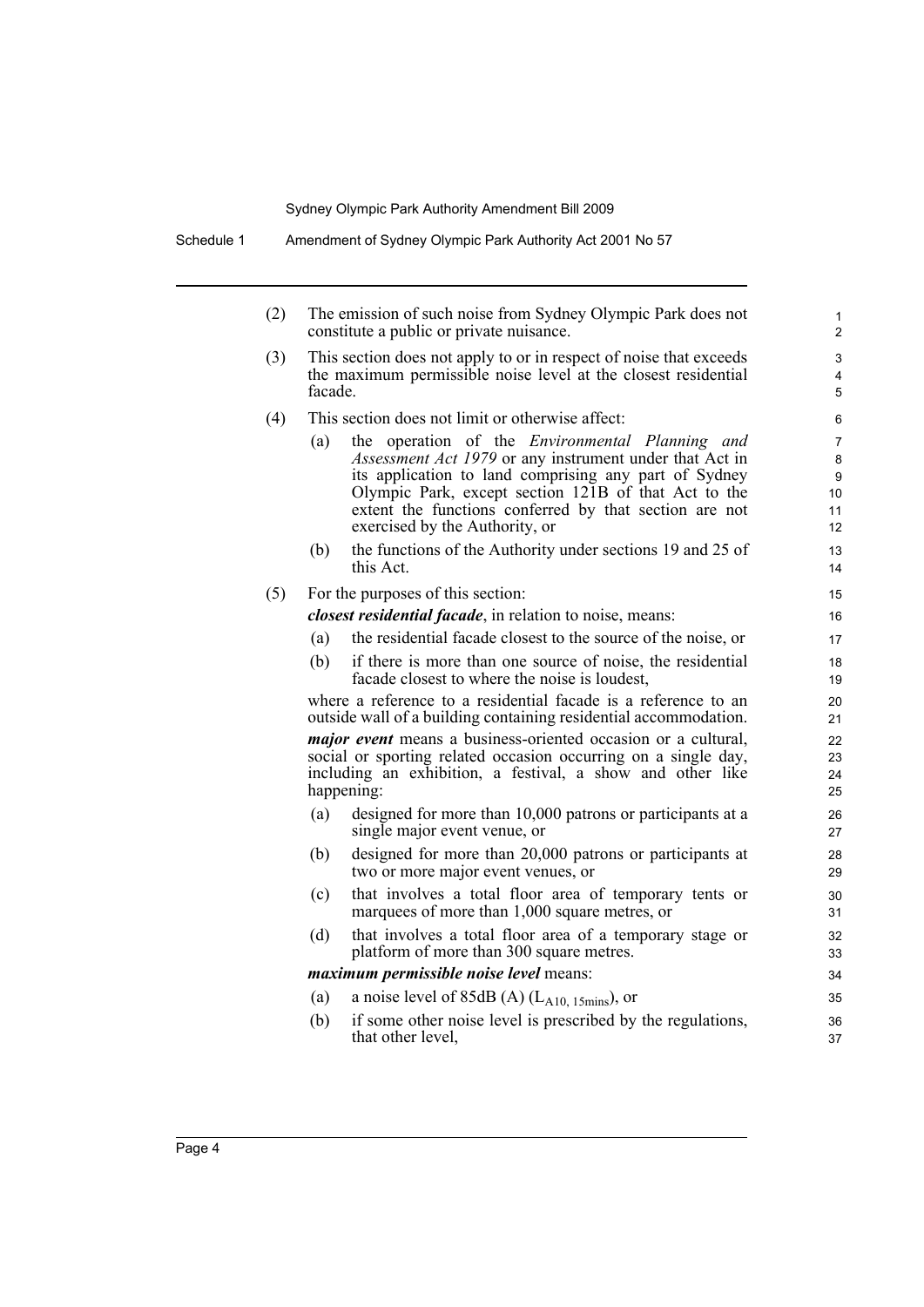|      |                                      | being, in either case, a noise level determined in accordance with:                                                                                                  | 1             |
|------|--------------------------------------|----------------------------------------------------------------------------------------------------------------------------------------------------------------------|---------------|
|      | (c)                                  | Australian Standard AS 1055.1-1997, Acoustics-                                                                                                                       | $\mathbf{2}$  |
|      |                                      | Description and measurement of environmental noise,                                                                                                                  | 3             |
|      |                                      | <i>Part 1: General procedures, as in force from time to time,</i><br><sub>or</sub>                                                                                   | 4<br>5        |
|      | (d)                                  | Australian Standard AS 1259.1-1990, Acoustics-Sound<br><i>level meters, Part 1: Non-integrating, as in force from time</i><br>to time, or                            | 6<br>7<br>8   |
|      | (e)                                  | Australian Standard AS 2659.1-1988, Guide to the use of<br>sound-measuring equipment, Part 1: Portable sound level<br><i>meters</i> , as in force from time to time. | 9<br>10<br>11 |
|      |                                      | noise abatement action means:                                                                                                                                        | 12            |
|      | (a)                                  | the issuing of a noise control notice, noise abatement order                                                                                                         | 13            |
|      |                                      | or noise abatement direction under section 264, 268 or 276<br>of the Protection of the Environment Operations Act 1997,                                              | 14<br>15      |
|      |                                      | <sub>or</sub>                                                                                                                                                        | 16            |
|      | (b)                                  | the issuing of an order with respect to noise under                                                                                                                  | 17            |
|      |                                      | section 121B of the <i>Environmental Planning and</i>                                                                                                                | 18            |
|      |                                      | <i>Assessment Act 1979</i> by a person other than the Authority,<br><sub>or</sub>                                                                                    | 19<br>20      |
|      | (c)                                  | action of the kind that may be taken following a complaint                                                                                                           | 21            |
|      |                                      | under section 79 of the <i>Liquor Act 2007</i> , or                                                                                                                  | 22            |
|      | (d)                                  | any other action of a kind prescribed by the regulations.                                                                                                            | 23            |
| [8]  | <b>Section 79 Penalty notices</b>    |                                                                                                                                                                      | 24            |
|      | Omit section 79 (1). Insert instead: |                                                                                                                                                                      | 25            |
|      | (1)                                  | An authorised officer may serve a penalty notice on a                                                                                                                | 26            |
|      |                                      | person if it appears to the officer that the person has<br>committed an offence against:                                                                             | 27<br>28      |
|      |                                      | section 67, being an offence prescribed by the<br>(a)                                                                                                                | 29            |
|      |                                      | regulations as a penalty notice offence, or                                                                                                                          | 30            |
|      |                                      | the regulations, being an offence prescribed by the<br>(b)<br>regulations as a penalty notice offence.                                                               | 31<br>32      |
| [9]  | Section 79 (6) (b)                   |                                                                                                                                                                      | 33            |
|      |                                      | Omit "the offence". Insert instead "an offence".                                                                                                                     | 34            |
| [10] |                                      | Schedule 8 Savings, transitional and other provisions                                                                                                                | 35            |
|      | Insert at the end of clause $1(1)$ : |                                                                                                                                                                      | 36            |
|      |                                      | Sydney Olympic Park Authority Amendment Act 2009                                                                                                                     | 37            |